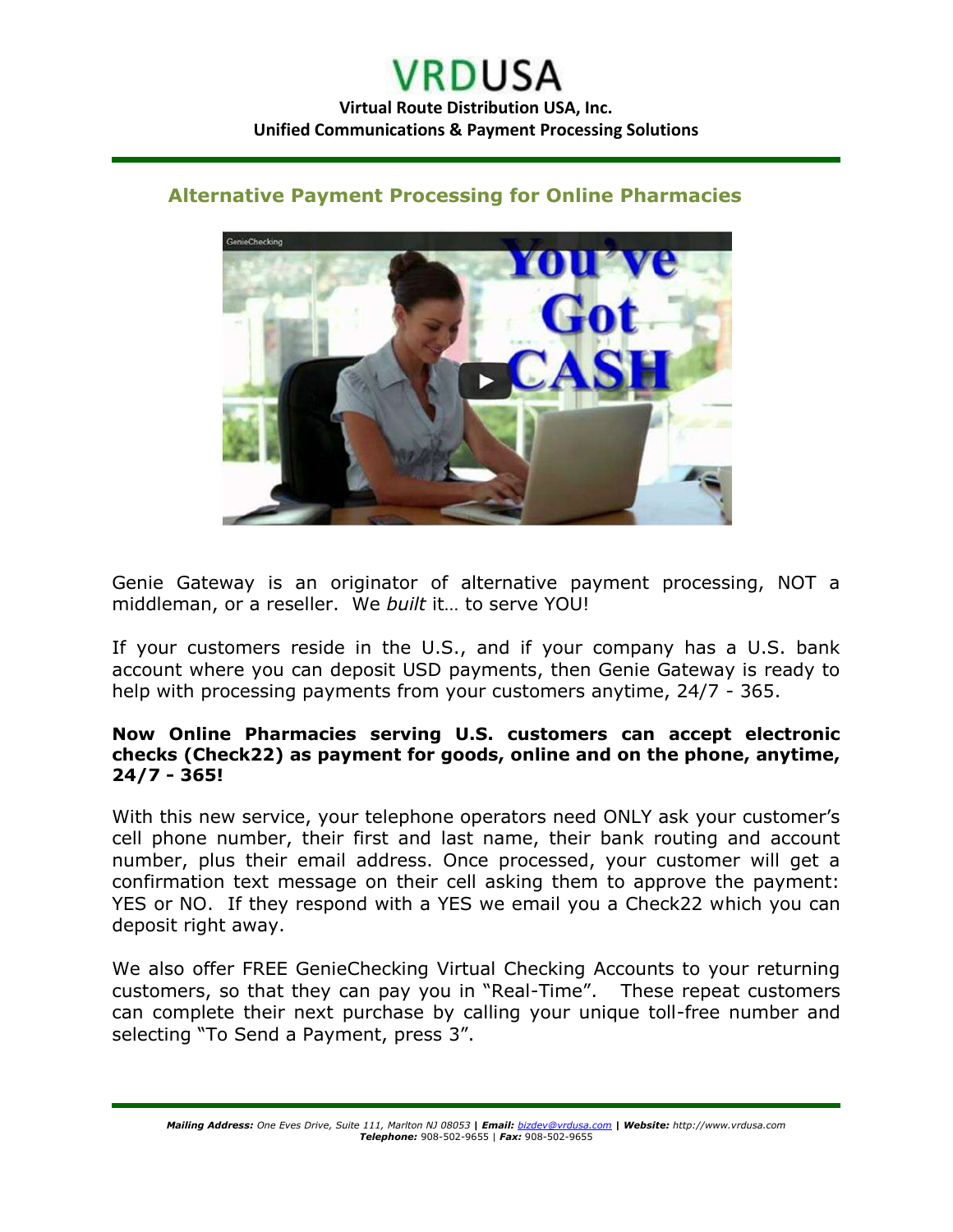## **VRDUSA Virtual Route Distribution USA, Inc. Unified Communications & Payment Processing Solutions**

Your unique toll free number is automatically provided as part of your Genie Gateway. Use it for accepting payment by phone, for customer service, and a host of other included services.

Your customers will be able to:

- 1. Connect their call to your center
- 2. Leave a message
- 3. Send a payment
- 4. Send a FAX
- 5. Send a text message

To activate your GenieChecking now click on either button below:

**Merchants** 

**Agents** 

## **Merchant Account Costs & Merchant Processing Charges**

| 1. Genie Gateway Activation Fee | $\mathcal{L}$   | \$1.00                      |
|---------------------------------|-----------------|-----------------------------|
| 2. Genie Gateway Monthly Fee    |                 | \$19.95                     |
| 3. Merchant Processing Discount | <b>Contract</b> | 3.95% to 9%                 |
| 4. Reserve Requirements         |                 | \$0.00 NO Reserves Required |

Once verified, Check22 Payments are emailed to the Merchant within five (5) minutes.